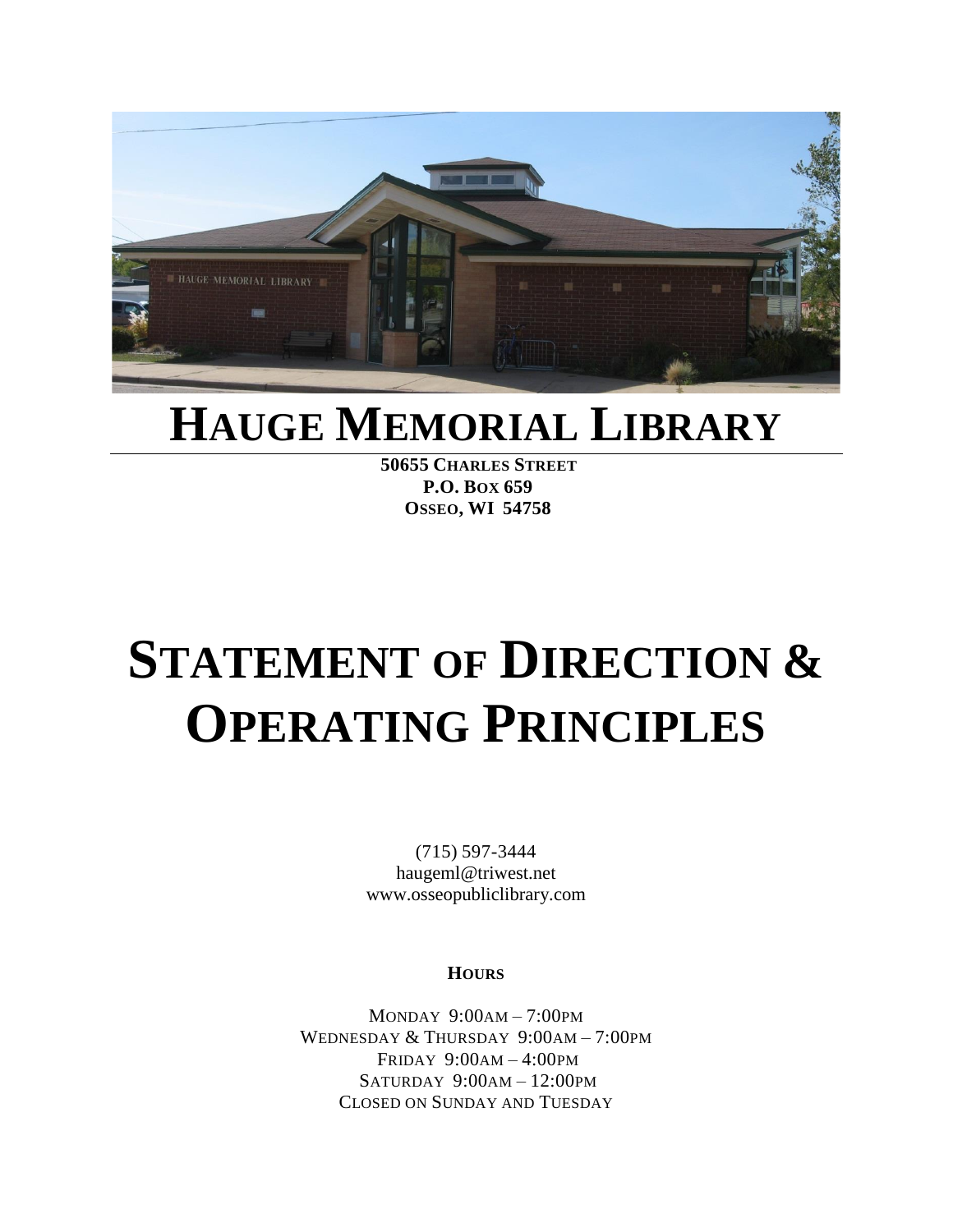## **OUR MISSION STATEMENT TO THE COMMUNITY**

#### *"An appreciation for the past, a vision for the future"*

The Hauge Memorial Library Board of Directors is committed to informing, educating, and enriching the life of this community through:

- Free and open access to all materials for everyone
- Sensitivity in responding to the changing needs of the community
- Cooperation in collecting and preserving historical and cultural materials
- A prudent, judicious approach to selection and use of new technology
- Commitment to providing competent, responsive staff
- Provision of a facility which is attractive, comfortable, and easily accessible to its users

## **LIBRARY CARDS**

Library card applications are available at the library. There is no charge for a library card, but you must show a valid driver's license or other state-issued ID card proof of current residency in order to receive a free card.

By signing your card, or that of your minor child, you have agreed to be responsible for the material borrowed on the card. Damaged or lost materials will be charged at the replacement cost plus a processing fee. You also agree to abide by all of the rules of Hauge Memorial Library and the Winding Rivers Library System.

Children under 17 need a parent's or guardian's signature on a registration card. For your protection, a missing or stolen card should be reported immediately. If fines or charges exceed \$10.00, borrowing privileges may be suspended.

## **COLLECTION DEVELOPMENT POLICY / SELECTION OF MATERIALS**

Through the acquisition and withdrawal of materials, library staff will strive to:

- Serve residents of all ages and abilities, and keep pace with the changing community.
- Provide reliable information to all members of the community.
- Enrich lives by providing recreational reading and non-profit media.
- Expand an individual's knowledge beyond his/her own life experiences.
- Provide free access to ideas which encourage enlightened citizenship.
- Promote increased reading in order to further this essential skill.
- Offer competent representation of significant local, national, and international concerns.
- Support the American Library Association's Library Bill of Rights.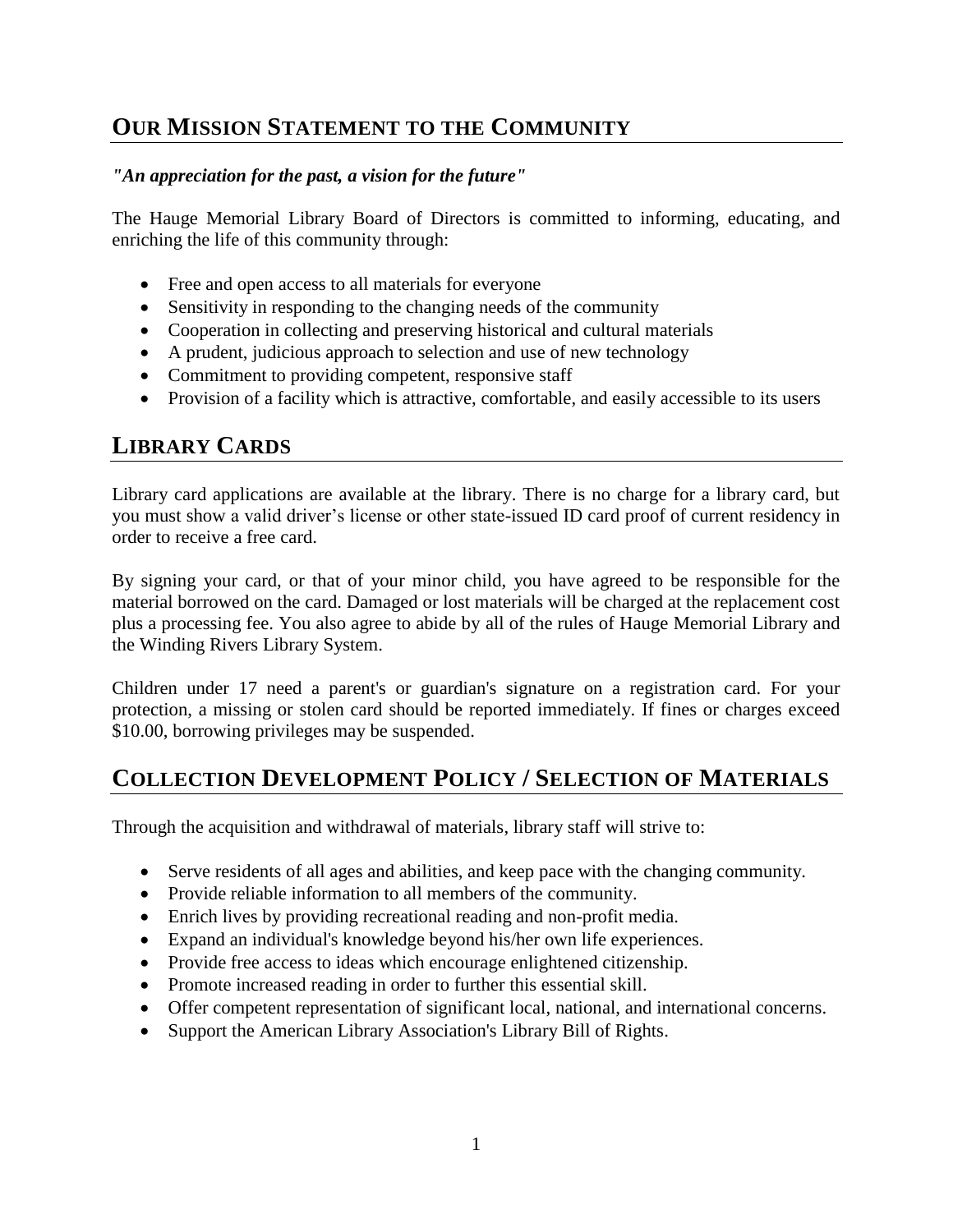#### **Scope**

Hauge Memorial Library aims to achieve its stated objectives through a carefully selected collection of print and non-print materials, chosen for values of interest, information, and enlightenment. The library strives to reflect the diverse backgrounds and interests of the community, within limits of budget and space. The library does not promote particular beliefs or views, rather it attempts to provide a balanced representation of many viewpoints. Selection will be influenced by both expressed and anticipated need. Selection of materials will be determined by usefulness and will not be limited by format.

#### **Criteria for Selection**

Responsibility for the selection of library materials rests with the Librarian, who is accountable to the Board of Directors. Material considered for purchase will be selected on the basis of:

- **Quality**: The literary and educational merit, recency of information, accuracy, effectiveness of presentation and comparison with other published materials of the same subject.
- **Balance**: Representation of all sides of an issue, within budget limitations and availability of materials. No material will be excluded because of race, gender, nationality, political views, social views, or the personal beliefs of the author.
- **Demand**: We consider expressed interest by the community while remaining consistent with budget restrictions and collection balance.
- **Suitability for age level**: Selection criteria for children, young adult, and adult materials differ; however, any valid card holder may access and borrow from the entire collection.
- **Durability and cost**: The quality of technical production and cost will be considered.
- **Gifts**: Hauge Memorial Library actively encourages donations and memorial gifts from the community; however, the same criteria used in the purchase of material applies also to gifts. The library reserves the right to dispose of, or refuse, gifts.

## **REQUESTS FOR RECONSIDERATION OF LIBRARY MATERIALS**

Anyone who wishes to request that a specific item be reconsidered for inclusion in the collection of materials should complete and sign a Citizen's Request for Reconsideration of Library Materials petition. The librarian will consider the request, reviewing the questioned material and conducting research in order to re-evaluate the item's appropriateness for inclusion in the library's collection. Once a decision has been made regarding the retention or removal of the material, a letter explaining the decision, and the reasons for it, will be sent to the person who submitted the petition. If the person indicates dissatisfaction with the resolution, he/she may appeal to the Library Board. The Library Board will reconsider the decision based on whether or not the particular item conforms to the Criteria for Selection outlined in the Policy.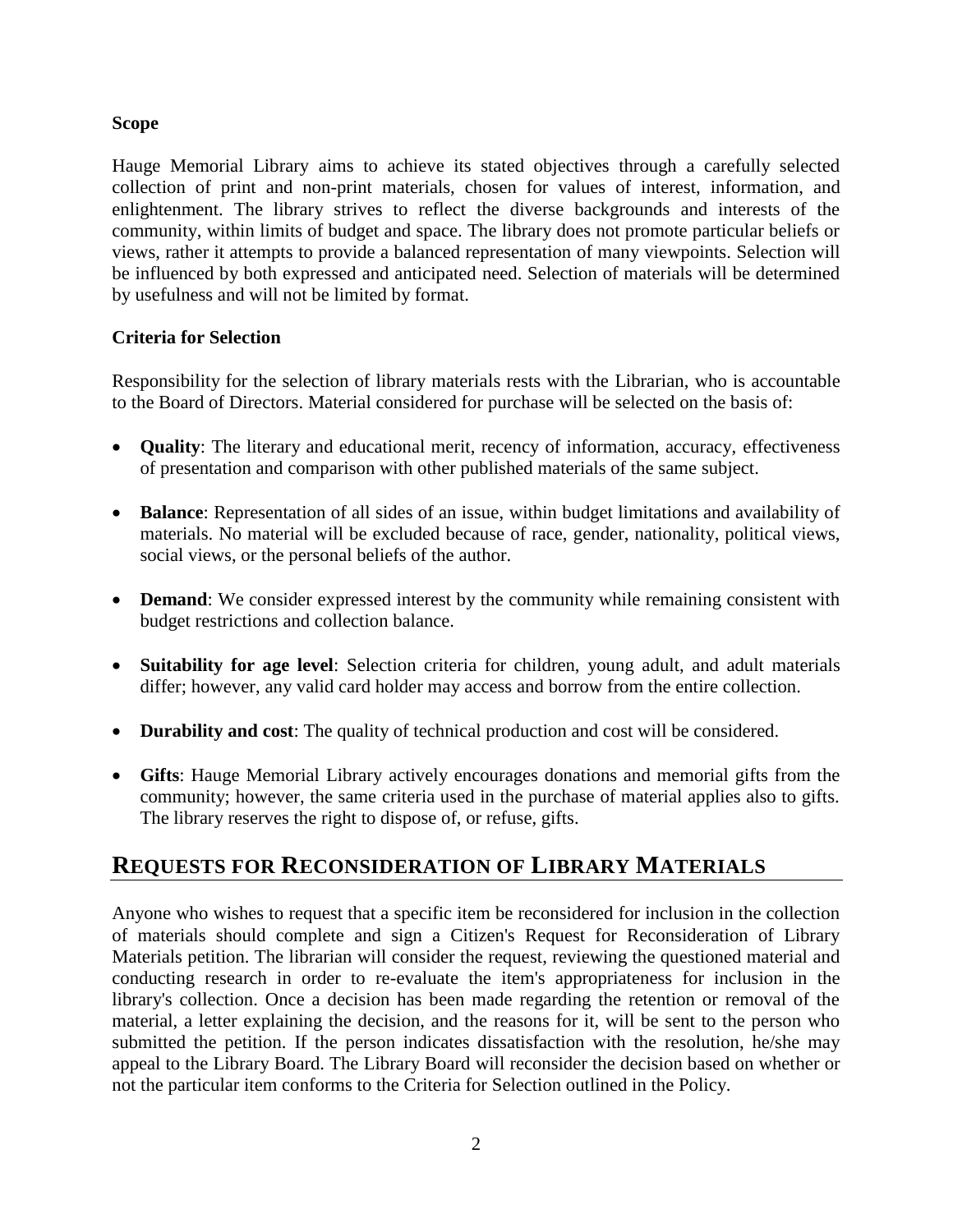## **ACCEPTABLE COMPUTER USE POLICY**

#### **Purpose**

To fulfill our mission, Hauge Memorial Library provides computers for patron use. This policy provides users with information and establishes ground rules for the use of the equipment.

#### **Rules Governing Use**

Users may not:

- 1. Make any attempt to damage computer equipment.
- 2. Use any library workstation or computer for any illegal or criminal purpose.
- 3. Engage in any activity which is deliberately offensive, libelous, or slanderous.

Violations may result in loss of access. Unlawful activities will be dealt with in a serious and appropriate manner. Financial restitution is expected from patrons who damage the equipment.

#### **Wireless Statement**

This service provides web access for patrons using personal computers, mobile devices, tablets and e-readers equipped with a functioning wireless network connection. The library's wireless network is **not secure**. Information sent from your device can be captured by anyone within wireless range with a wireless device and appropriate software.

Library staff cannot provide technical assistance. The library assumes no responsibility for the safety of equipment of laptop configurations, security, or data files resulting from connection to the library's wireless network. Printing capability is not available. Hauge Memorial Library reserves the right to require individuals to discontinue the display of information and/or images which could cause a disturbance in this, a public building.

**Important Notices:** By choosing to use this free wireless service you agree to abide by Hauge Memorial Library's Acceptable Computer Use Policy. The library assumes no responsibility for damage, theft, or loss of any kind to property brought into or used at the library.

#### **Supervising Children's Use**

It is the library's policy that parents or legal guardians assume responsibility for the behavior of their children and for deciding what library resources are appropriate for their children. Parents and legal guardians are expected to supervise their children's internet use while in the library. There will be some resources which parents may feel are inappropriate for their children. To assist parents, available online are materials about the Internet, including "Safety Tips" and "Child Safety on the Information Highway," at [www.safekids.com,](http://www.safekids.com/) or [www.safeteens.com.](http://www.safeteens.com/) Parents should let their children know if there are materials which they do not want them to use.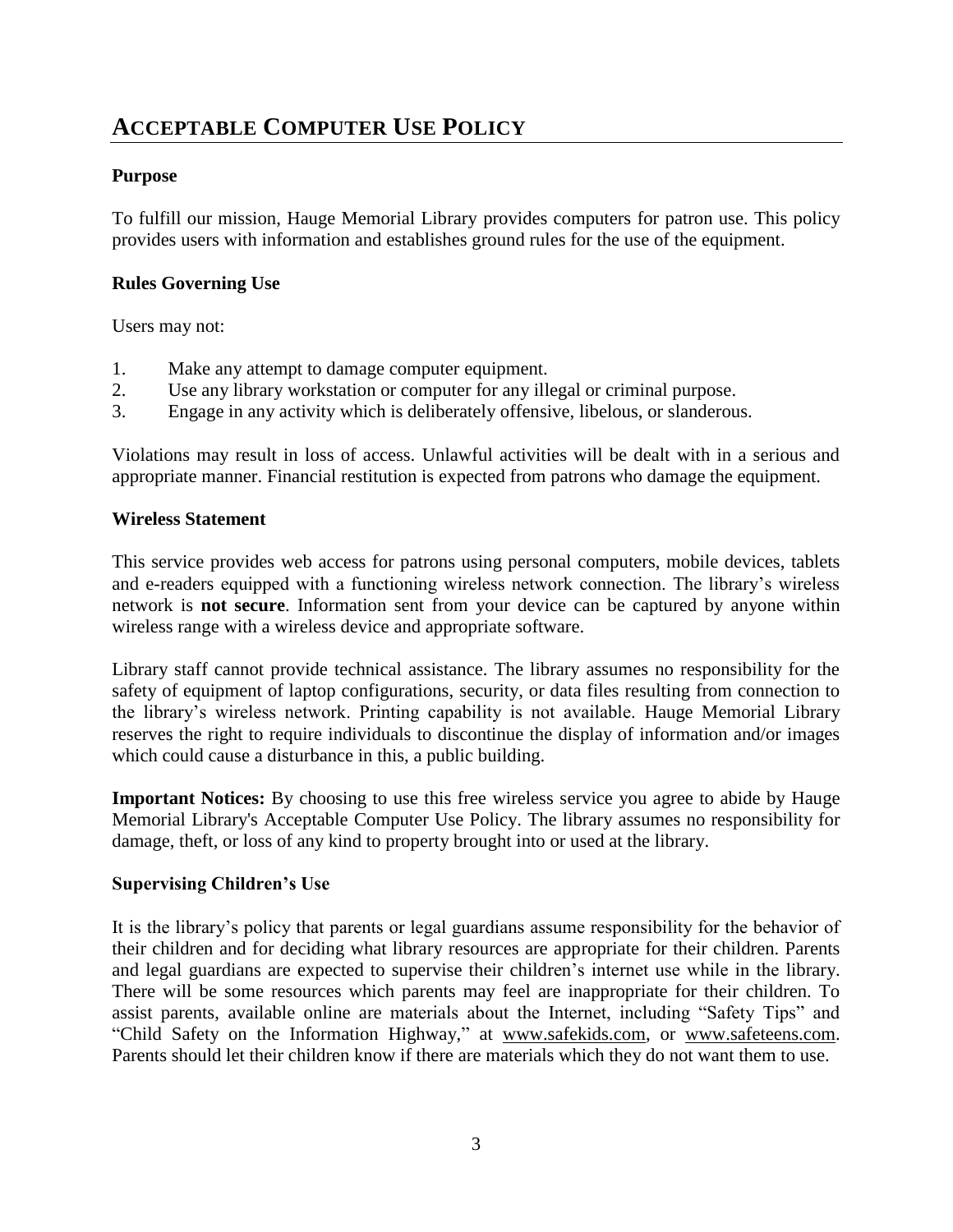#### **Copyright**

United States copyright law (Title 17, U.S. Code) prohibits the unauthorized reproduction or distribution of copyrighted materials, except as permitted by the principles of "fair use". Users may not copy or distribute electronic materials (including electronic mail, text, images, programs or data) without the explicit permission of the holder of the copyright. Any responsibility for any consequences of copyright infringement lies with the user; Hauge Memorial Library expressly disclaims any liability or responsibility resulting from such use.

Due to the emerging nature of these services, all computer use policies are subject to change without notice and at the library's discretion.

## **PATRON RULES OF CONDUCT**

#### **APPROPRIATE LIBRARY BEHAVIOR POLICY**

#### **I. Introduction**

Under the provisions of Chapter 43 of the Wisconsin State Statutes, specifically section 43.52, the Hauge Memorial Library Board of Directors may enact regulations that serve to insure the safety of all library staff and patrons, protect the usefulness of the materials collection, maintain order in the library, and render the library's use most beneficial to the greatest number of patrons. By using the library, you agree to abide by the rules of Hauge Memorial Library.

The Board of Directors is committed to providing an atmosphere where people of all ages may come to read, browse, do research, or study. This policy does not prohibit quiet conversation between patrons and/or staff members or conversations required to carry on library programs or business. It is designed to preserve a reasonably quiet and comfortable atmosphere where library patrons may use library services and materials without disturbance or nuisance.

Inappropriate behavior includes any activity that disturbs others, offends others, interferes with library operations, damages the building or its furnishings, as well as rudeness, profanity, or any other behavior generally considered unacceptable in a public place. This policy has been established for all patrons. If a patron is not responsive to the needs of other library users or disregards these policies, the patron will be asked to leave the library.

#### **II. Specific Guidelines**

The rights of individuals to use the library should not be abridged or denied. To guarantee these rights for all persons, the following rules of conduct apply to all patrons:

#### **[Please note: the library staff is obligated to enforce these guidelines so that the facility can be used to the fullest extent by all persons]**

1. Please keep conversations limited and quiet. We try to keep the library quiet enough for patrons to concentrate on their work. Cell phones should be silenced or turned off.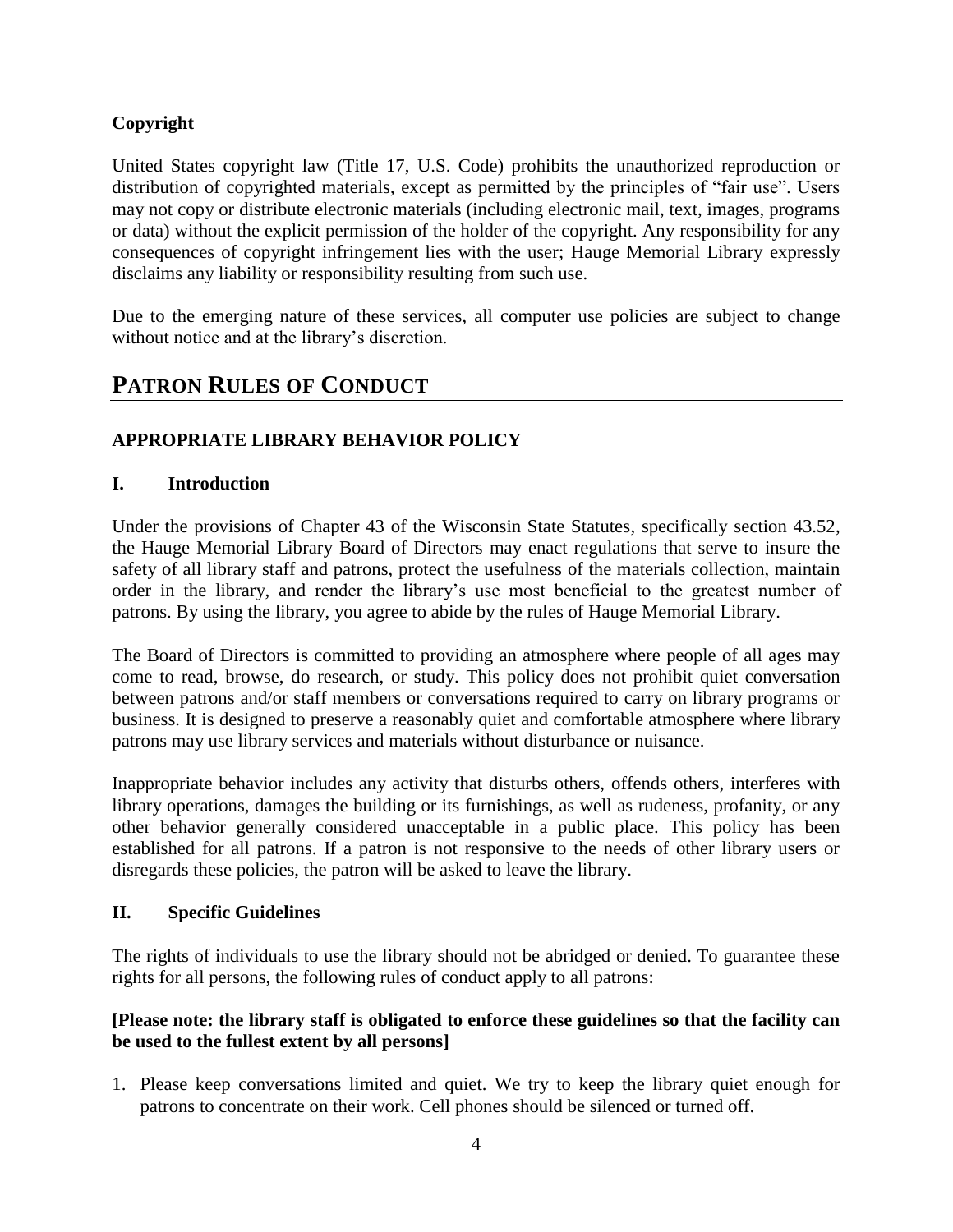- 2. Young children must be closely supervised at all times by a parent or guardian. Please do not allow children to run in the library or climb on shelves.
- 3. Students may study together only if no other patron is disturbed. Staff will make the determination of a disturbance.
- 4. Loitering in and around the library will not be permitted.
- 5. Users of computer equipment must respect the rights of others, the integrity of the system, and show responsibility in the use of all equipment.
- 6. Patrons will be billed for damages and defacement to the library building, furniture, computer equipment and/or peripherals on the floor, or any other library materials. There is to be no cutting of magazines and newspapers. This includes the cutting out of coupons.
- 7. Electronics and other devices may not be used in the library including radios, televisions, and cellular telephones. Exceptions may be made for laptop computers, tablets and e-readers, so long as keyboarding does not disturb others. Exceptions may also be made for personal stereos, so long as headphones are properly in place and sound cannot be heard by others.
- 8. Dogs to assist the handicapped are the only animals permitted in the library.
- 9. Smoking is not allowed in the building, or within 25 feet of all entrances.
- 10. No food or beverages with the exception of bottled water with a sealable, spill-proof lid.
- 11. With limited resources available, no patron shall prevent the use of library resources by other patrons through an unreasonable use of library space or resources including computer terminals, internet bandwidth, table space, materials, restrooms, and other limited resources.
- 12. The staff reserves the right to inspect all parcels.
- 13. No patron shall damage or deface public property.
- 14. No patron shall willfully annoy another person.
- 15. No patron shall use profane, obscene, or offensive language.
- 16. No patron shall possess, sell, distribute, consume or be under the influence of any alcoholic beverage or controlled substance.
- 17. No patron shall enter or remain in the library without a shirt or shoes.
- 18. No patron shall interfere with others' use of the facilities through poor personal hygiene.
- 19. No patron's body odor may be so offensive that it becomes a nuisance to others.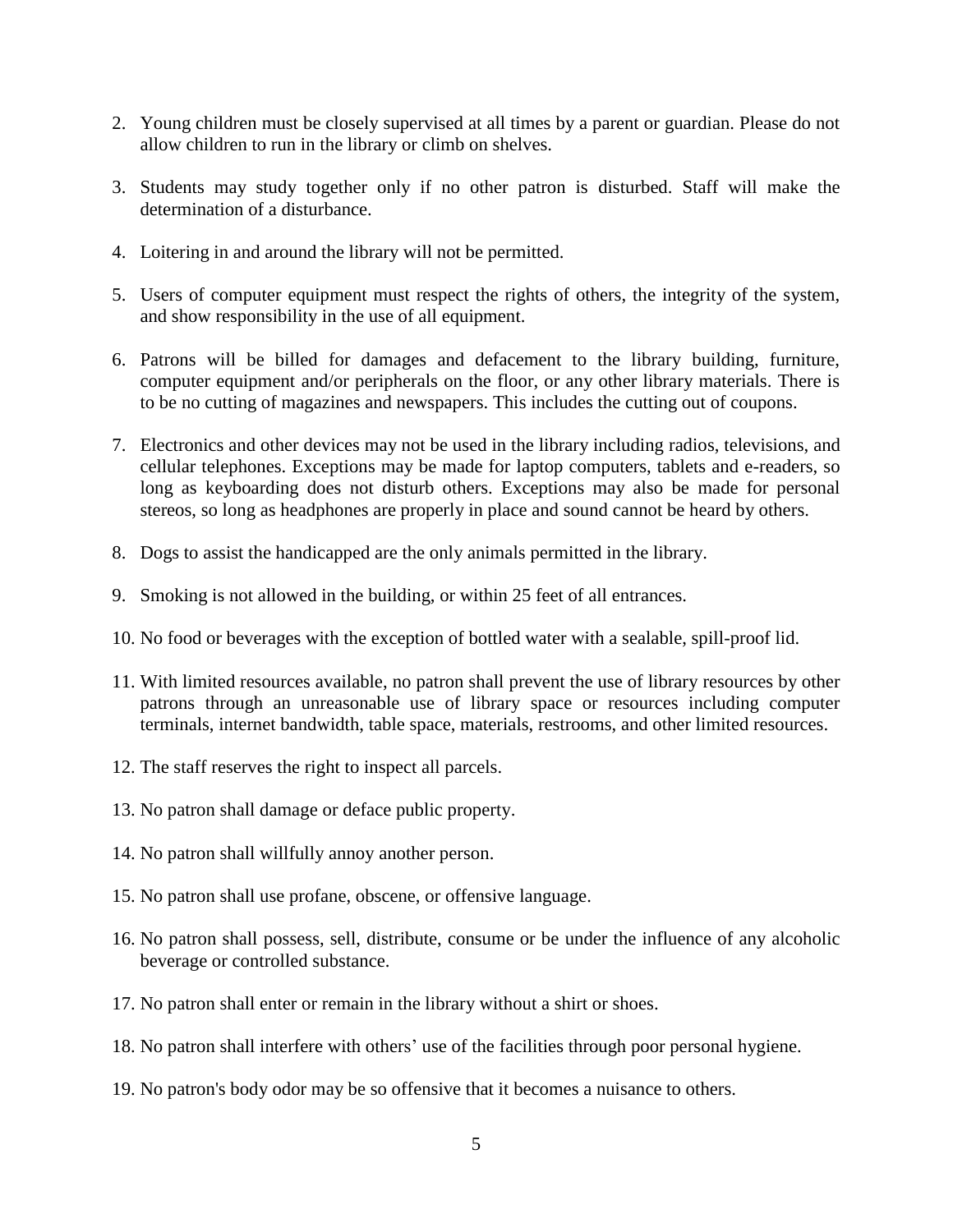- 20. No patron shall sleep in the library for an extended period of time (more than 15 minutes).
- 21. No patron shall take any library materials into restrooms.
- 22. No patron shall engage in any sexual contact, activities, or conduct.
- 23. No patron shall sell, solicit, survey, distribute written materials, panhandle, or canvass for any political, charitable or religious purposes inside a library building, doorway or vestibule without prior authorization of the Library Board or designee.
- 24. No patron shall bring any weapon into the building except for law enforcement personnel.

#### **III. General Guidelines for Handling Problem Patrons**

THE STAFF RESERVES THE RIGHT TO REQUIRE A PATRON TO LEAVE THE LIBRARY WHEN THE PATRON RULES OF CONDUCT ARE NOT FOLLOWED.

It is patron's responsibility to maintain necessary and proper behavior standards in order to protect his/her individual rights and the rights and privileges of other patrons.

Occasionally, staff members may have to deal with patrons who violate the rights of others, create a disturbance, or are a nuisance in the library. If a patron creates a public nuisance, that patron may be restricted from the library and from the use of library services. Those who are unwilling to leave or do not leave within a reasonable amount of time, after being instructed to do so by staff, will be subject to the law.

A brief written report of any incident involving theft, vandalism, illegal activity, or major disruptive behavior will be filed with the librarian as soon as possible after its occurrence.

In accordance with Wisconsin State Statutes § 43.52 (2) and Hauge Memorial Library policy, the librarian, acting on behalf of the Board of Directors, may suspend the library privileges of any individual who willfully violates library rules or regulations when the severity or continued reoccurrence warrants so. The librarian will inform the Library Board of any such action taken.

The person whose library privileges are suspended shall be advised in writing of the suspension and the reason(s) for such action. The offending person shall also be informed that the suspension may be appealed at the next regularly scheduled Library Board meeting.

#### **IV. Theft of Library Materials**

According to § 943.61(3) of the Wisconsin State Statutes, the concealment of library material beyond the last station for borrowing this item is evidence of intent to deprive the library of possession of the material. The discovery of library material which has not been checked out in accordance with established library procedures and which is concealed upon the person or